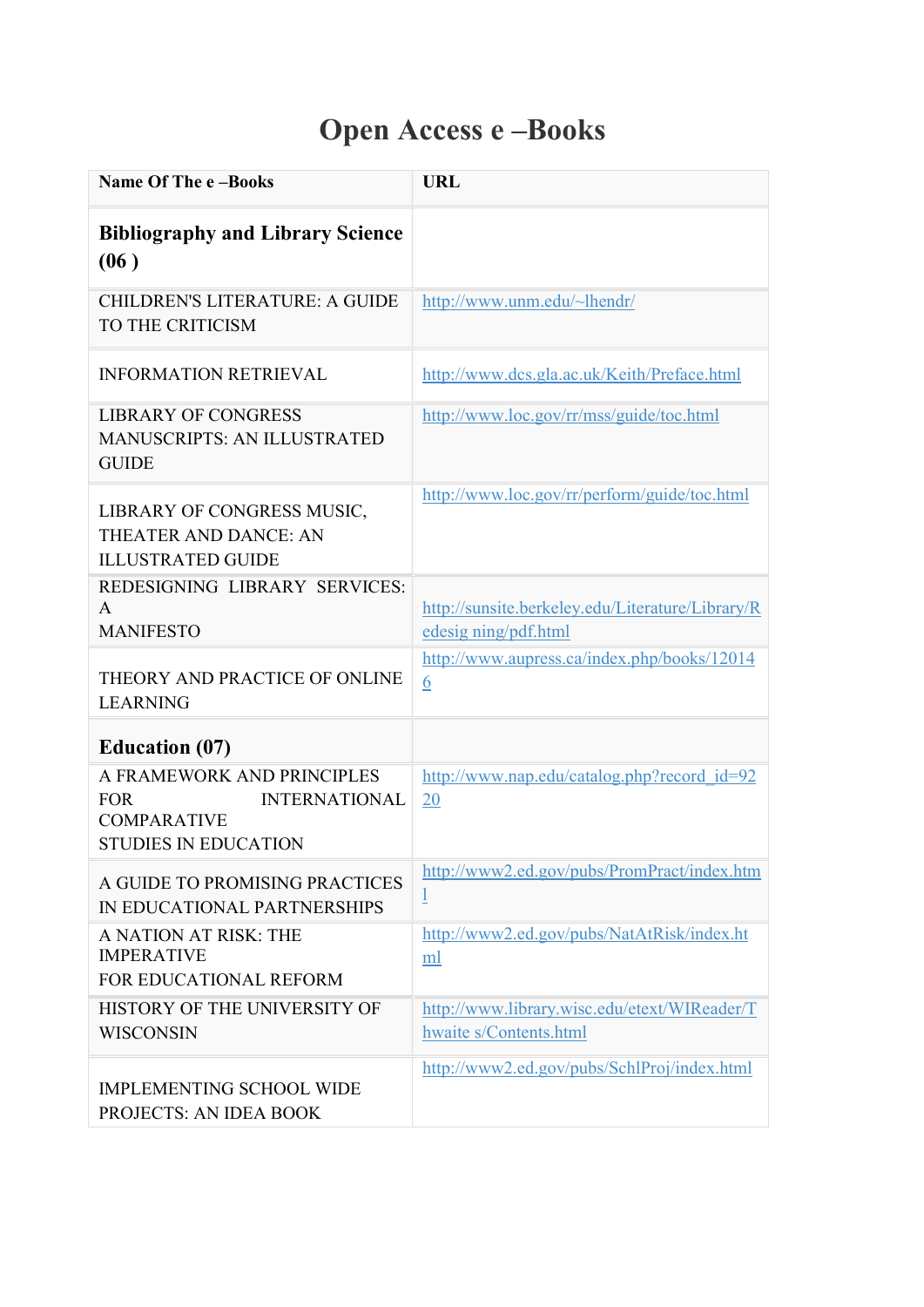| <b>LEARNING:</b><br><b>MOBILE</b><br><b>TRANSFORMING</b><br>THE DELIVERY OF EDUCATION<br><b>AND</b><br><b>TRAINING</b>                                                                                                                    | http://www.aupress.ca/index.php/books/12015<br>$\overline{5}$                                          |
|-------------------------------------------------------------------------------------------------------------------------------------------------------------------------------------------------------------------------------------------|--------------------------------------------------------------------------------------------------------|
| <b>SCHOOLS AND HEALTH: OUR</b><br><b>NATION'S INVESTMENT</b>                                                                                                                                                                              | http://www.nap.edu/catalog.php?record_id=51<br>53                                                      |
| Ethics $(03)$                                                                                                                                                                                                                             |                                                                                                        |
| CHRISTIAN MORALS THE LAWS OF<br><b>ETIQUETTE</b>                                                                                                                                                                                          | http://penelope.uchicago.edu/cmorals/cmorals.<br>shtml                                                 |
| OR, SHORT RULES AND<br>REFLECTIONS FOR CONDUCT IN<br><b>SOCIETY</b>                                                                                                                                                                       | http://memory.loc.gov/cgi-<br>$bin/query/r?$ ammem/musdi:@field(DOCID+@)<br>lit(mus di242))            |
| THE THEORY OF MORAL<br><b>SENTIMENTS</b>                                                                                                                                                                                                  | http://socserv2.socsci.mcmaster.ca/~econ/ugc<br>m/3113/s mith/                                         |
| Fine Arts (03)                                                                                                                                                                                                                            |                                                                                                        |
| ART AND SCHOLASTICISM                                                                                                                                                                                                                     | http://www2.nd.edu/Departments/Maritain/ete<br>xt/art.ht m                                             |
| <b>EDUCATION OF ARCHITECTS AND</b><br><b>ENGINEERS FOR CAREERS IN</b><br><b>FACILITY DESIGN AND</b><br>CONSTRUCTION ENCYCLOPEDIA OF<br>WOODBLOCK PRINTMAKING                                                                              | http://www.nap.edu/catalog.php?record_id=92<br>01                                                      |
| Geography (05) A COLLECTION OF<br>VOYAGES AND<br><b>TRAVELS</b><br><b>SOME</b><br><b>NOW</b><br>FIRST PRINTED FROM ORIGINAL<br>MANUSCRIPTS PROMOTING THE<br>NATIONAL SPATIAL DATA<br><b>INFRASTRUCTURE THROUGH</b><br><b>PARTNERSHIPS</b> | http://www.canadiana.org/cgibin/ECO/mtq?do<br>c=33297http://www.nap.edu/catalog.<br>php?record id=4895 |
| <b>DESERTS: GEOLOGY AND</b><br><b>RESOURCES</b>                                                                                                                                                                                           | http://pubs.usgs.gov/gip/deserts/                                                                      |
| NARRATIVE OF THE ARCTIC LAND<br><b>EXPEDITION TO THE MOUTH OF</b><br><b>THE</b><br><b>GREAT FISH RIVER, AND ALONG</b><br><b>THE</b>                                                                                                       | http://www.canadiana.org/cgibin/ECO/mtq?do<br>$c=17412$                                                |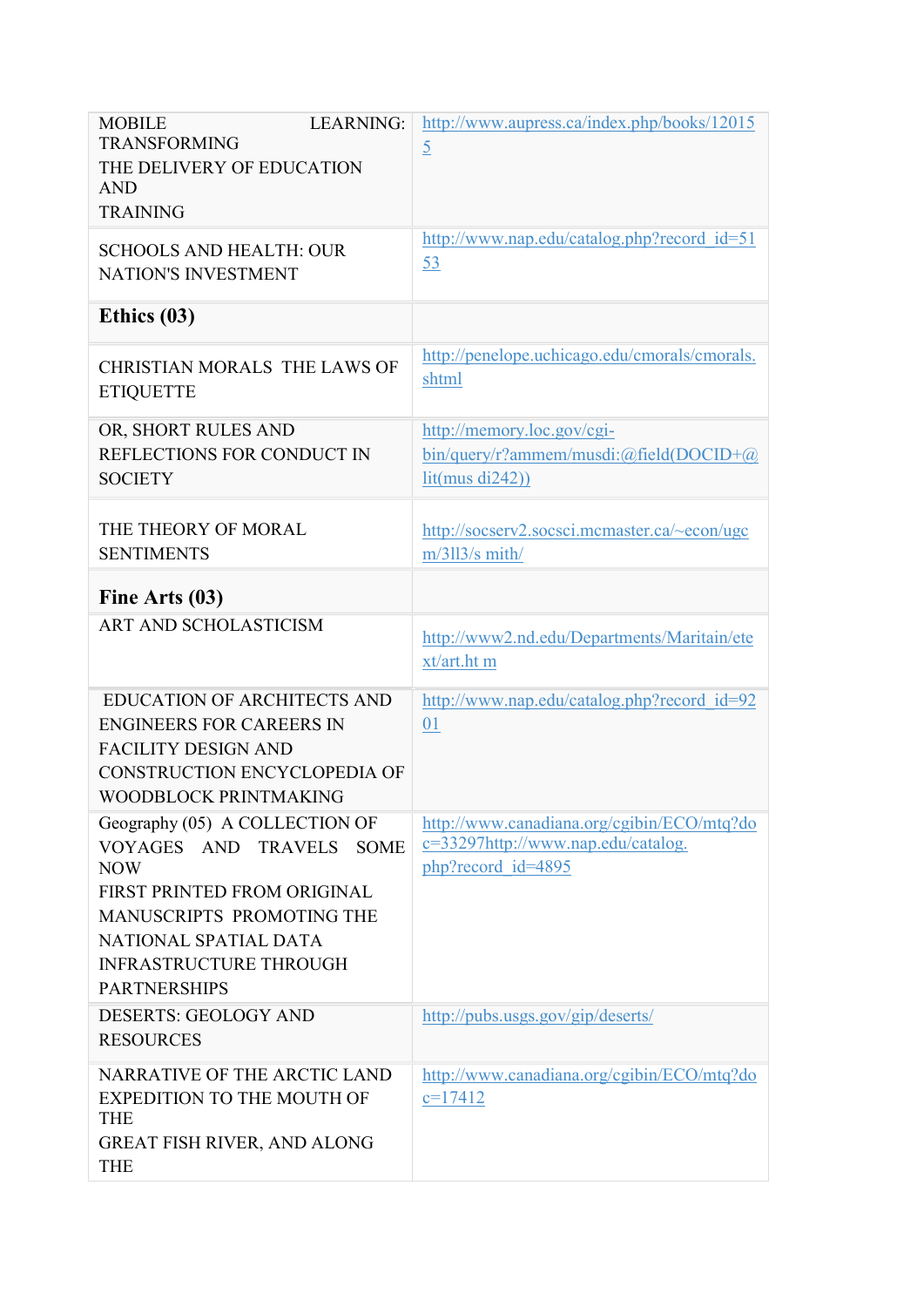| HORES OF THE ARCTIC OCEAN                                                                  | http://www.canadiana.org/cgibin/ECO/mtq?do<br>$c=17412$                                                                  |
|--------------------------------------------------------------------------------------------|--------------------------------------------------------------------------------------------------------------------------|
| THE MOUNTAIN; RENEWED<br><b>STUDIES</b><br><b>IN IMPRESSIONS AND</b><br><b>APPEARANCES</b> | http://lcweb2.loc.gov/cgi-<br>bin/query/r?ammem/consrv:@field(DOCID+<br>$(a)$ lit(am rvgvg04)): $(a)$ $(a)$ $a)$ \$REF\$ |
| History $(09)$                                                                             |                                                                                                                          |
| <b>COMMAND DECISIONS</b><br><b>CROSS-CHANNEL ATTACK</b>                                    | http://www.history.army.mil/books/70-<br>7 0.htm<br>http://www.history.army.mil/books/wwii/7-                            |
|                                                                                            | 4/74 cont.htm                                                                                                            |
| <b>HITLER'S WAR</b>                                                                        | http://www.fpp.co.uk/books/Hitler/                                                                                       |
| <b>NAVAL AVIATION IN WORLD WAR I</b>                                                       | $\mathbf{I}$<br>http://www.history.navy.mil/branches/ww1av.<br>htm                                                       |
| A MAGNIFICENT FIGHT: MARINES<br>$\mathbb{N}$<br>THE BATTLE FOR WAKE ISLAND                 | http://www.ibiblio.org/hyperwar/USMC/USM<br>C-CWake.html                                                                 |
| OPENING MOVES: MARINES GEAR<br>UP<br><b>FOR WAR</b>                                        | http://www.ibiblio.org/hyperwar/USMC/USM<br>C-COpening.html                                                              |
| THE ARDENNES: BATTLE OF THE<br><b>BULGE</b>                                                | http://www.history.army.mil/books/wwii/7-<br>$8/7 -$<br>8 CONT.HTM                                                       |
| THE BRITISH WAR BLUE BOOK                                                                  | http://www.ibiblio.org/pha/bb/bb-preface.html                                                                            |
| THE HISTORY OF HERODOTUS                                                                   | http://classics.mit.edu/Herodotus/history.html                                                                           |
| Law $(08)$                                                                                 |                                                                                                                          |
| A LAW DICTIONARY                                                                           | http://www.constitution.org/bouv/bouvier.htm                                                                             |
| A MANUAL OF PARLIAMENTARY<br>PRACTICE: FOR THE USE OF THE<br>SENATE OF THE UNITED STATES   | http://www.constitution.org/tj/tj-mpp.htm                                                                                |
| <b>ANCIENT LAW</b>                                                                         | http://socserv2.socsci.mcmaster.ca/~econ/ugc<br>m/3113/ maine/anclaw/index.html                                          |
| <b>ENACTMENT OF A LAW</b>                                                                  | http://thomas.loc.gov/home/enactment/enactla<br>wtoc.ht ml                                                               |
| <b>FEDERAL RULES OF EVIDENCE</b>                                                           | http://www.law.cornell.edu/rules/fre/index.htm<br>1                                                                      |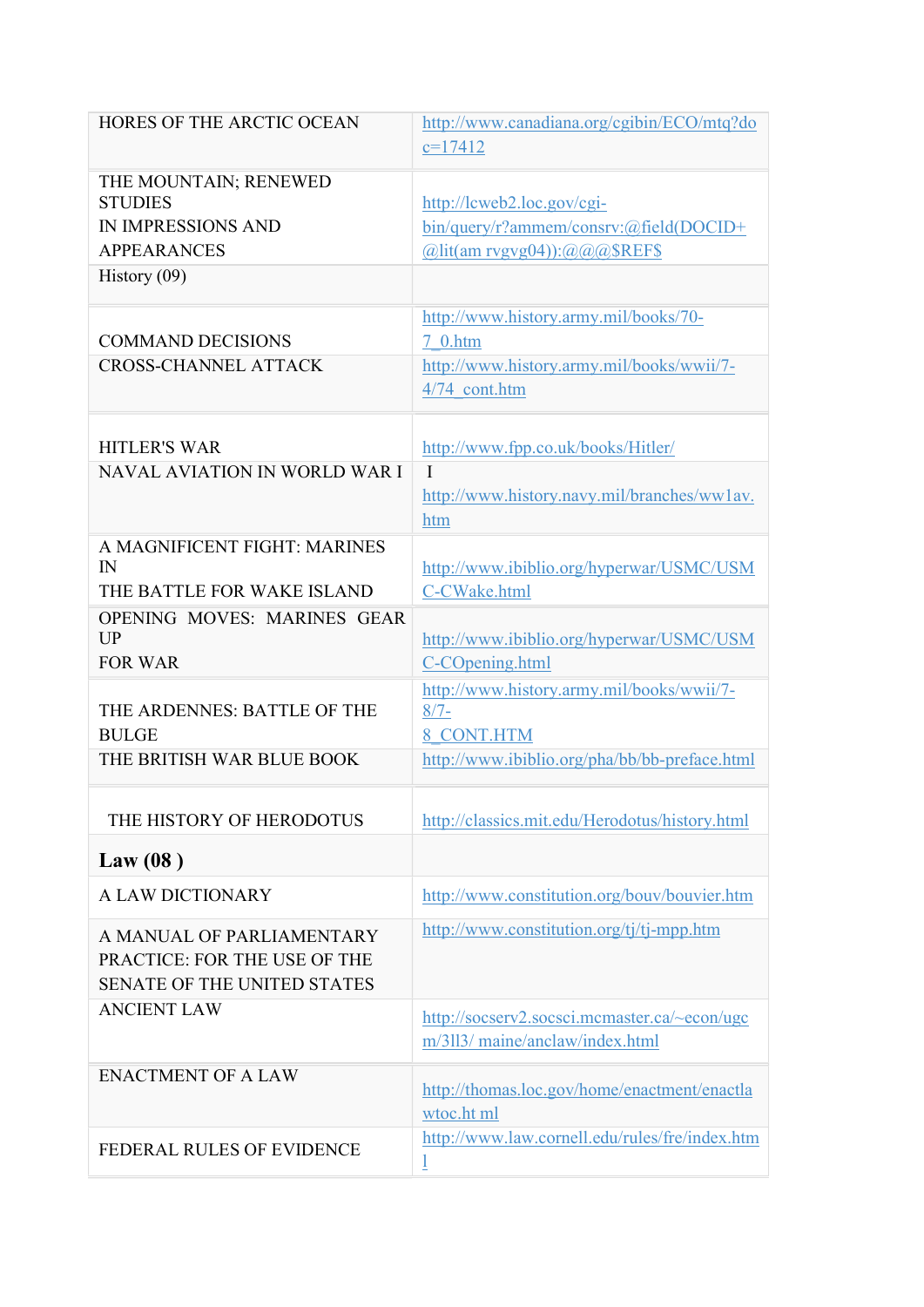| <b>INTERNATIONAL LAW</b>                                      | http://socserv2.socsci.mcmaster.ca/~econ/ugc<br>m/3113/ maine/intlaw.htm                                                        |
|---------------------------------------------------------------|---------------------------------------------------------------------------------------------------------------------------------|
| <b>LEGAL STATUS OF WOMEN IN</b><br><b>IOWA</b>                | http://lcweb2.loc.gov/cgi-<br>bin/query/r?ammem/rbnawsa:@field(DOCID+<br>$\left(\frac{\partial \ln(r)}{\partial \ln(r)}\right)$ |
| <b>TRIALS OF A LAWYER</b>                                     | http://memory.loc.gov/cgi-<br>bin/query/r?ammem/lhbum:@field(DOCID+@<br>lit(lhb um14795)):@@@\$REF\$s                           |
| Literature (05)                                               |                                                                                                                                 |
| A DEFENSE OF POESIE AND POEMS                                 | http://digital.library.upenn.edu/webbin/gutbook<br>/looku p?num=1962                                                            |
| <b>BILLY BAXTER'S LETTERS</b>                                 | http://digital.library.upenn.edu/webbin/gutbook<br>$/$ looku p?num= $1920$                                                      |
| <b>ESSAYS IN LITTLE</b>                                       | http://digital.library.upenn.edu/webbin/gutbook<br>/looku p?num=1594                                                            |
| <b>LETTERS ON LITERATURE</b>                                  | http://digital.library.upenn.edu/webbin/gutbook<br>$/$ looku p?num=1395                                                         |
| LITERARY BLUNDERS; A CHAPTER<br>IN THE HISTORY OF HUMAN ERROR | http://etext.lib.virginia.edu/toc/modeng/public/<br>WheLi te.html                                                               |
| <b>Health and Nutrition (09)</b>                              |                                                                                                                                 |
| NUTRITION DURING PREGNANCY                                    | http://www.nap.edu/catalog.php?record_id=14<br>51                                                                               |
| 2020 VISION HEALTH IN THE 21 ST<br><b>CENTURY</b>             | http://www.nap.edu/catalog.php?record id=52<br>02                                                                               |
| ) AIDS AND BEHAVIOR AN<br><b>INTEGRATED APPROACH</b>          | http://www.nap.edu/catalog.php?record id=47<br>70                                                                               |
| <b>ALLIED HEALTH SERVICES:</b><br><b>AVOIDING CRISES</b>      | http://www.nap.edu/catalog.php?record id=76<br>$\overline{9}$                                                                   |
| <b>BLOOD DONORS AND THE SUPPLY</b>                            | http://www.nap.edu/catalog.php?record_id=53<br>56                                                                               |
| OF BLOOD AND BLOOD PRODUCTS                                   |                                                                                                                                 |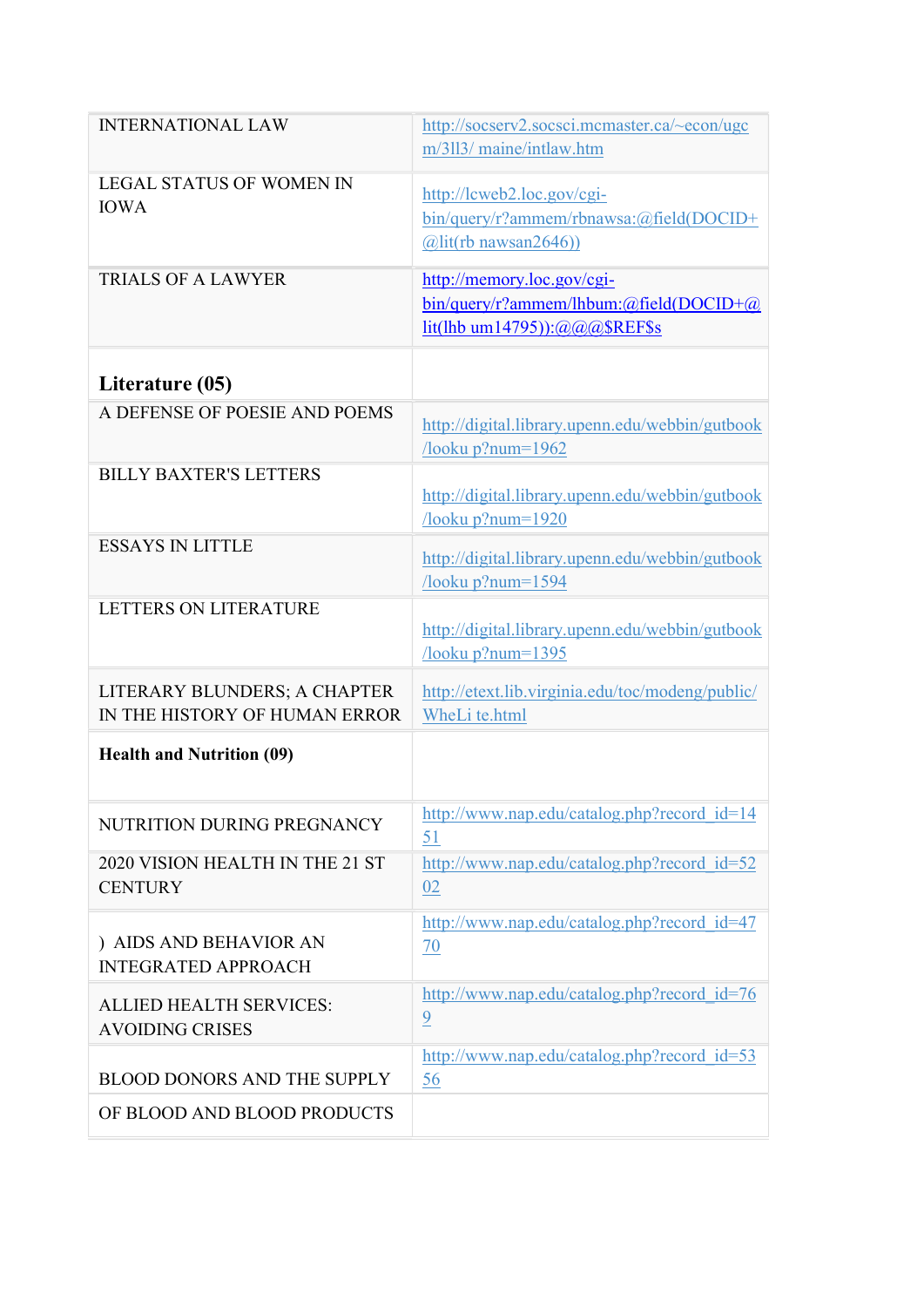| DENTAL EDUCATION AT THE<br><b>CROSSROADS: CHALLENGES AND</b><br><b>CHANGE</b>               | http://www.nap.edu/catalog.php?record_id=18<br>66                                                  |
|---------------------------------------------------------------------------------------------|----------------------------------------------------------------------------------------------------|
| DNA TECHNOLOGY IN FORENSIC<br><b>SCIENCE</b>                                                | http://www.nap.edu/catalog.php?record id=49<br>25                                                  |
| DRUG ADDICTION RESEARCH AND<br>THE HEALTH OF WOMEN                                          | http://www.nida.nih.gov/WHGD/DARHWdow<br>nload.html                                                |
| MEDICAL TECHNOLOGY<br><b>ASSESSMENT DIRECTORY</b>                                           | http://www.nap.edu/catalog.php?record id=10<br>90                                                  |
| <b>RADIATION IN MEDICINE: A NEED</b><br>FOR REGULATORY REFORM                               | http://www.nap.edu/catalog.php?record_id=51<br>54                                                  |
| Music $(05)$                                                                                |                                                                                                    |
| A BRIEFE DISCOVRSE OF THE TRUE<br>(BUT NEGLECTED) VSE OF<br><b>CHARACT'RING THE DEGREES</b> | http://www.pbm.com/~lindahl/ravenscroft/brie<br>$\underline{\underline{f}}$                        |
| A MUSICK-LECTOR                                                                             | http://www.qhpress.org/texts/eccles.html                                                           |
| <b>DEUTEROMELIA</b>                                                                         | http://www.pbm.com/~lindahl/ravenscroft/deut<br>eromel ia/                                         |
| <b>MYSTERIES OF THE GREAT OPERAS</b>                                                        | http://www.rosicrucian.com/mgo/mgoeng01.ht<br>m                                                    |
| PAMMELIA.<br><b>MVSICKS</b><br><b>MISCELLANIE</b>                                           | http://www.pbm.com/~lindahl/ravenscroft/pam<br>melia/                                              |
| <b>Political Sciences (03)</b>                                                              |                                                                                                    |
| CONSTITUTIONAL EQUALITY, A<br><b>RIGHT OF WOMEN</b>                                         | http://lcweb2.loc.gov/cgi-<br>bin/query/r?ammem/rbnawsa:@field(DOCID+<br>$(a)$ lit(rb nawsan2833)) |
| THE WISCONSIN IDEA                                                                          | http://www.library.wisc.edu/etext/WIReader/C<br>ontents /Idea.html                                 |
| <b>WOMAN AND THE REPUBLIC</b>                                                               | http://lcweb2.loc.gov/cgi-<br>bin/query/r?ammem/rbnawsa:@field(DOCID+<br>$(a)$ lit(rb nawsan8334)) |
| <b>Psychology</b> (05)                                                                      |                                                                                                    |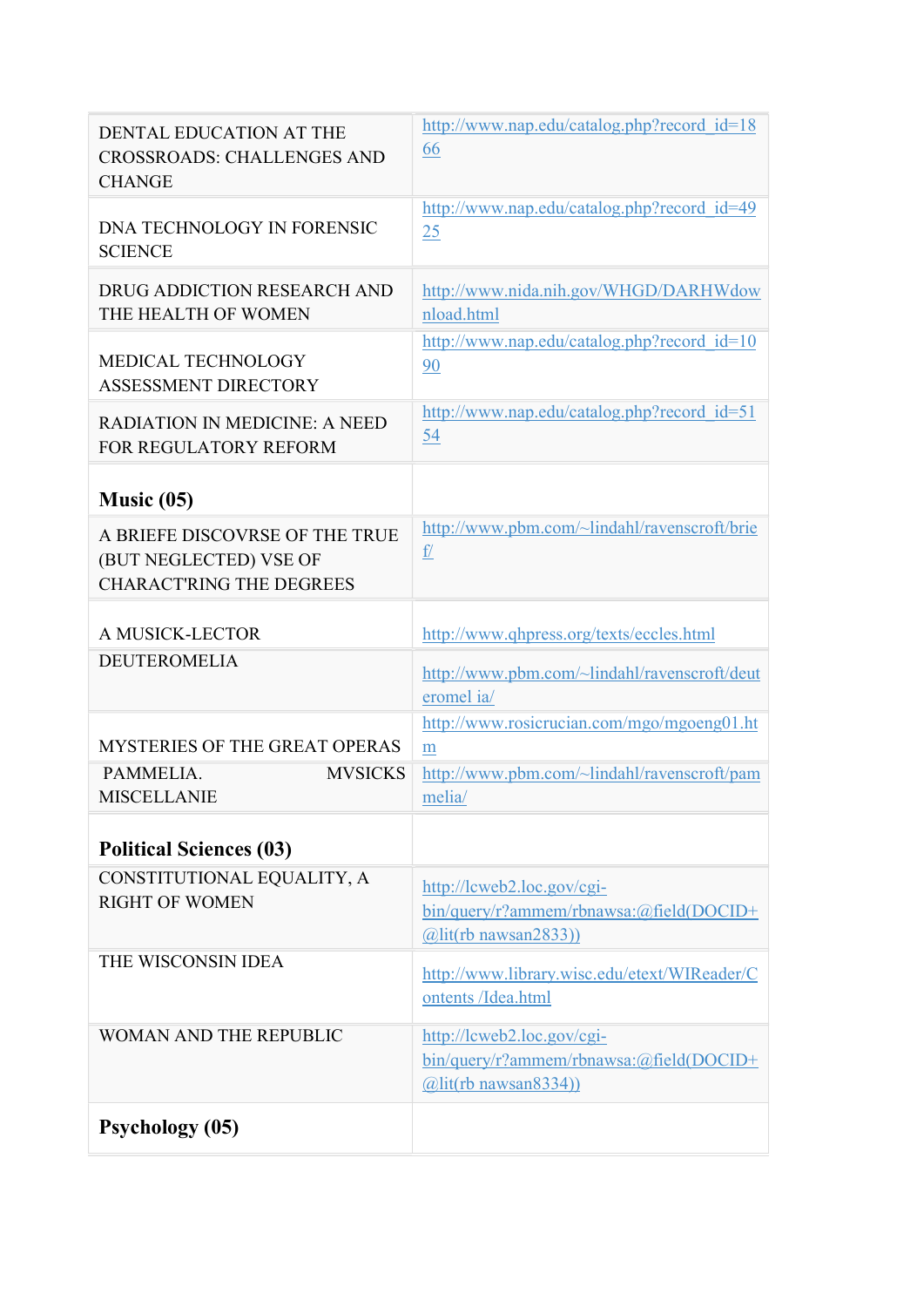| AN ESSAY TOWARDS A NEW<br>THEORY OF VISION (4 TH ED.)                                          | http://psychclassics.yorku.ca/Berkeley/vision.h<br>tm                                      |
|------------------------------------------------------------------------------------------------|--------------------------------------------------------------------------------------------|
| ANCIENT AND MODERN INITIATION                                                                  | http://www.rosicrucian.com/ami/amieng01.htm                                                |
| ASTRO-DIAGNOSIS A GUIDE TO<br><b>HEALING</b>                                                   | http://www.rosicrucian.com/adh/adheng01.htm                                                |
| PSYCHOLOGY AND INDUSTRIAL<br><b>EFFICIENCY</b>                                                 | http://psychclassics.yorku.ca/Munster/Industria<br>$\underline{\underline{1}}$             |
| THE WEB OF DESTINY                                                                             | http://www.rosicrucian.com/wbd/wbdeng01.ht<br>$\underline{m}$                              |
| <b>Religion (10)</b><br>THE LIES AND                                                           |                                                                                            |
| A BIOGRAPHICAL DICTIONARY OF<br>ANCIENT, MEDIEVAL, AND<br><b>MODERN</b><br><b>FREETHINKERS</b> | http://www.infidels.org/library/historical/josep<br>h mcc abe/dictionary.html              |
| <b>BHAGAVAD-GITA</b>                                                                           | http://www.theosociety.org/pasadena/gita/bg-<br>eghp.htm                                   |
| THE NECESSITY OF ATHEISM                                                                       | http://www.infidels.org/library/historical/percy<br>shelle y/necess                        |
| <b>FALLACIES OF THE ENCYCLOPEDIA</b><br><b>BRITANICA</b>                                       | http://www.infidels.org/library/historical/josep<br>h mcc abe/lies of britannica.html      |
| DID JESUS CHRIST REALLY LIVE                                                                   | http://www.infidels.org/library/historical/mars<br>hall ga uvin/did jesus really live.html |
| HISTORY OF THE CONFLICT<br>BETWEEN RELIGION AND SCIENCE                                        | http://digital.library.upenn.edu/webbin/gutbook<br>$/$ looku p?num= $1185$                 |
| ) IS THE BIBLE WORTH READING?<br><b>AND OTHER ESSAYS</b>                                       | http://www.infidels.org/library/historical/lemu<br>el was hburn/bible worth reading.html   |
| IS THEISM A LOGICAL PHILOSOPHY                                                                 | http://www.infidels.org/library/historical/e hal<br>deman-julius/is theism logical.html    |
| RELIGIONS OF ANCIENT CHINA                                                                     | http://digital.library.upenn.edu/webbin/gutbook<br>$/$ looku p?num= $2330$                 |
| Science (07)                                                                                   |                                                                                            |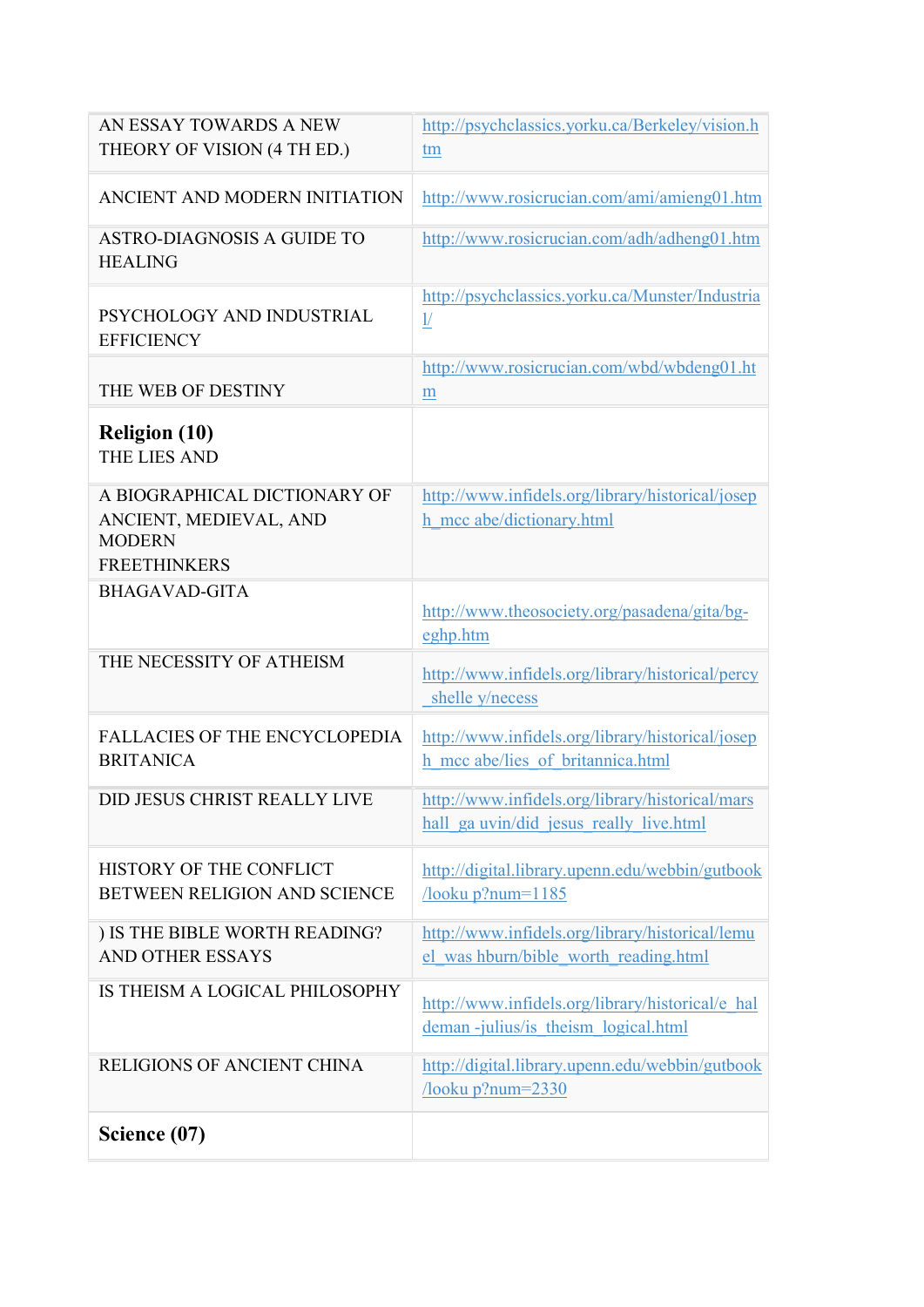| ASHBY'S BOOK INTRODUCTION TO<br><b>CYBERNETICS</b>                                          | http://pespmc1.vub.ac.be/ASHBBOOK.html                                                                                                              |
|---------------------------------------------------------------------------------------------|-----------------------------------------------------------------------------------------------------------------------------------------------------|
| NATIONAL SCIENCE EDUCATION<br><b>STANDARDS</b>                                              | http://www.nap.edu/catalog.php?record_id=49<br>62                                                                                                   |
| OIL IN THE SEA: INPUTS, FATES,<br><b>AND</b><br><b>EFFECTS</b>                              | $\frac{http://www.nap.edu/catalog.php?record}$ id=31<br>$\overline{4}$                                                                              |
| <b>PHYSICS</b>                                                                              | http://classics.mit.edu/Aristotle/physics.html                                                                                                      |
| <b>SEA-LEVEL CHANGE</b>                                                                     | http://www.nap.edu/catalog.php?record_id=13<br>45                                                                                                   |
| THE FAIRY-LAND OF SCIENCE                                                                   | http://www.canadiana.org/cgibin/ECO/mtq?do<br>$c = 05921$                                                                                           |
| THE OCEAN'S ROLE IN GLOBAL<br><b>CHANGE: PROGRESS OF MAJOR</b><br><b>RESEARCH PROGRAMS</b>  | http://www.nap.edu/catalog.php?record_id=23<br>54                                                                                                   |
| <b>Social Sciences (11)</b>                                                                 |                                                                                                                                                     |
| A BOOK OF REMARKABLE<br><b>CRIMINALS</b>                                                    | http://etext.lib.virginia.edu/etcbin/toccer-<br>new?id=IrvBook&tag=public&images=images<br>/mode<br>ng/I&data=/texts/english/modeng/parsed∂<br>$=0$ |
| THE PLAN FOR WEST<br>PHILADELPHIA                                                           | http://www.penn-partners.org/wp/plan/                                                                                                               |
| THE HISTORY OF MARY PRINCE, A<br><b>WEST INDIAN SLAVE</b>                                   | http://digilib.nypl.org/dynaweb/digs/wwm9726<br>$2/\omega G$ eneric BookView                                                                        |
| ONE EARTH, ONE FUTURE: OUR<br><b>CHANGING GLOBAL</b><br><b>ENVIRONMENT</b>                  | http://www.nap.edu/catalog.php?record id=14<br>35                                                                                                   |
| ETHNOGRAPHIC COLLECTIONS IN<br>THE ARCHIVE OF FOLK CULTURE: A<br><b>CONTRIBUTOR'S GUIDE</b> | http://www.loc.gov/folklife/cg.html                                                                                                                 |
| MODERNIZING THE U.S. CENSUS                                                                 | http://www.nap.edu/catalog.php?record id=48<br>05                                                                                                   |
| <b>ESSAYS ON THE MATERIALIST</b><br><b>CONCEPTION OF HISTORY</b>                            | http://www.marxists.org/archive/labriola/work<br>$s/a100$ .<br>htm                                                                                  |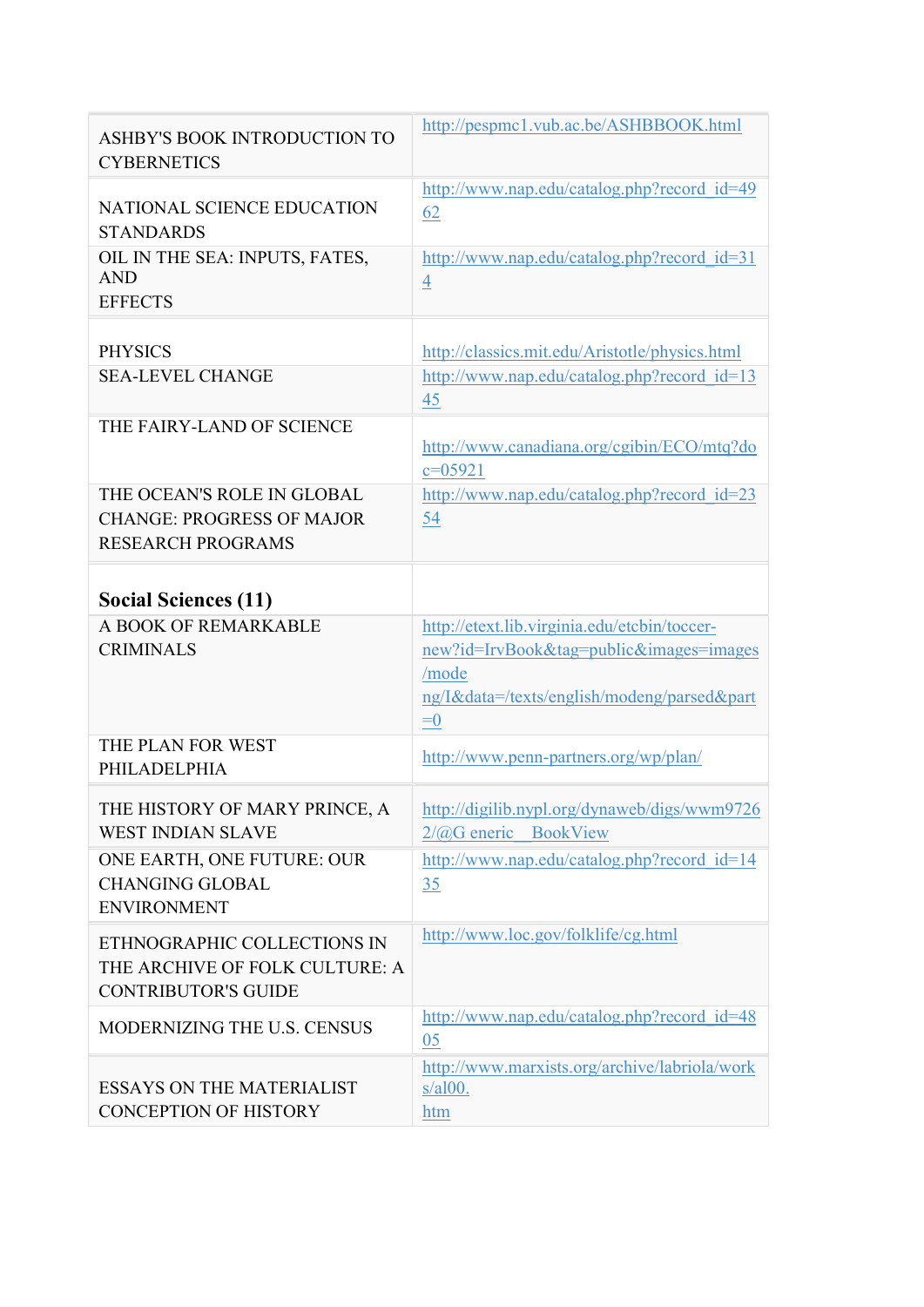| <b>ESSAYS ON THE HISTORY OF</b>                     | http://socserv2.mcmaster.ca/~econ/ugcm/3ll3/d       |
|-----------------------------------------------------|-----------------------------------------------------|
| <b>MANKIND IN RUDE AND</b>                          | unbar/ mank.html                                    |
| <b>CULTIVATED AGES</b>                              |                                                     |
| <b>COUNTING PEOPLE IN THE</b>                       | http://www.nap.edu/catalog.php?record id=47<br>96   |
| <b>INFORMATION AGE</b>                              |                                                     |
| A DESIGNER'S LOG: CASE STUDIES                      | http://www.aupress.ca/index.php/books/12016         |
| $\mathbb{N}$<br><b>INSTRUCTIONAL DESIGN</b>         | $\overline{1}$                                      |
| <b>MIRRORS</b><br><b>CENSUS</b><br><b>THAT</b><br>A | http://www.nap.edu/catalog.php?record id=22         |
| <b>AMERICA:</b>                                     | $\overline{34}$                                     |
| <b>INTERIM REPORT</b>                               |                                                     |
| <b>Technology (14)</b>                              |                                                     |
| <b>APPLICATIONS OF</b>                              | http://www.nap.edu/catalog.php?record_id=19         |
| <b>BIOTECHNOLOGY</b><br>IN TRADITIONAL FERMENTED    | 39                                                  |
| <b>FOODS</b>                                        |                                                     |
| <b>BEAM TECHNOLOGIES FOR</b>                        | http://www.nap.edu/catalog.php?record id=20         |
| <b>INTEGRATED PROCESSING</b>                        | 06                                                  |
| <b>AERONAUTICAL TECHNOLOGIES</b>                    |                                                     |
| FOR THE TWENTY-FIRST CENTURY                        | http://www.nap.edu/openbook.php?isbn=0309<br>047323 |
|                                                     | http://www.history.rochester.edu/steam/parson       |
| THE STEAM TURBINE                                   | s/                                                  |
| ALTERNATIVES FOR INSPECTING                         | http://www.nap.edu/catalog.php?record id=15         |
| <b>OUTER CONTINENTAL SHELF</b>                      | 17                                                  |
| <b>OPERATIONS</b>                                   |                                                     |
| DREDGING COASTAL PORTS: AN                          | http://www.nap.edu/catalog.php?record_id=60<br>8    |
| <b>ASSESSMENT OF THE ISSUES</b>                     |                                                     |
| <b>BEACH NOURISHMENT AND</b>                        | http://www.nap.edu/catalog.php?record_id=49         |
| <b>PROTECTION</b>                                   | 84                                                  |
| <b>COAL: ENERGY FOR THE FUTURE</b>                  | http://www.nap.edu/catalog.php?record id=49         |
|                                                     | <u>18</u>                                           |
| BIOTECHNOLOGY: SCIENCE,<br>ENGINEERING, AND ETHICAL | http://www.nap.edu/catalog.php?record_id=49<br>74   |
| <b>CHALLENGES FOR THE 21ST</b>                      |                                                     |
| <b>CENTURY</b>                                      |                                                     |
| THE CHEMISTRY OF SAKE                               |                                                     |
| <b>BREWING</b>                                      | http://brewery.org/library/sake/cover.htm           |